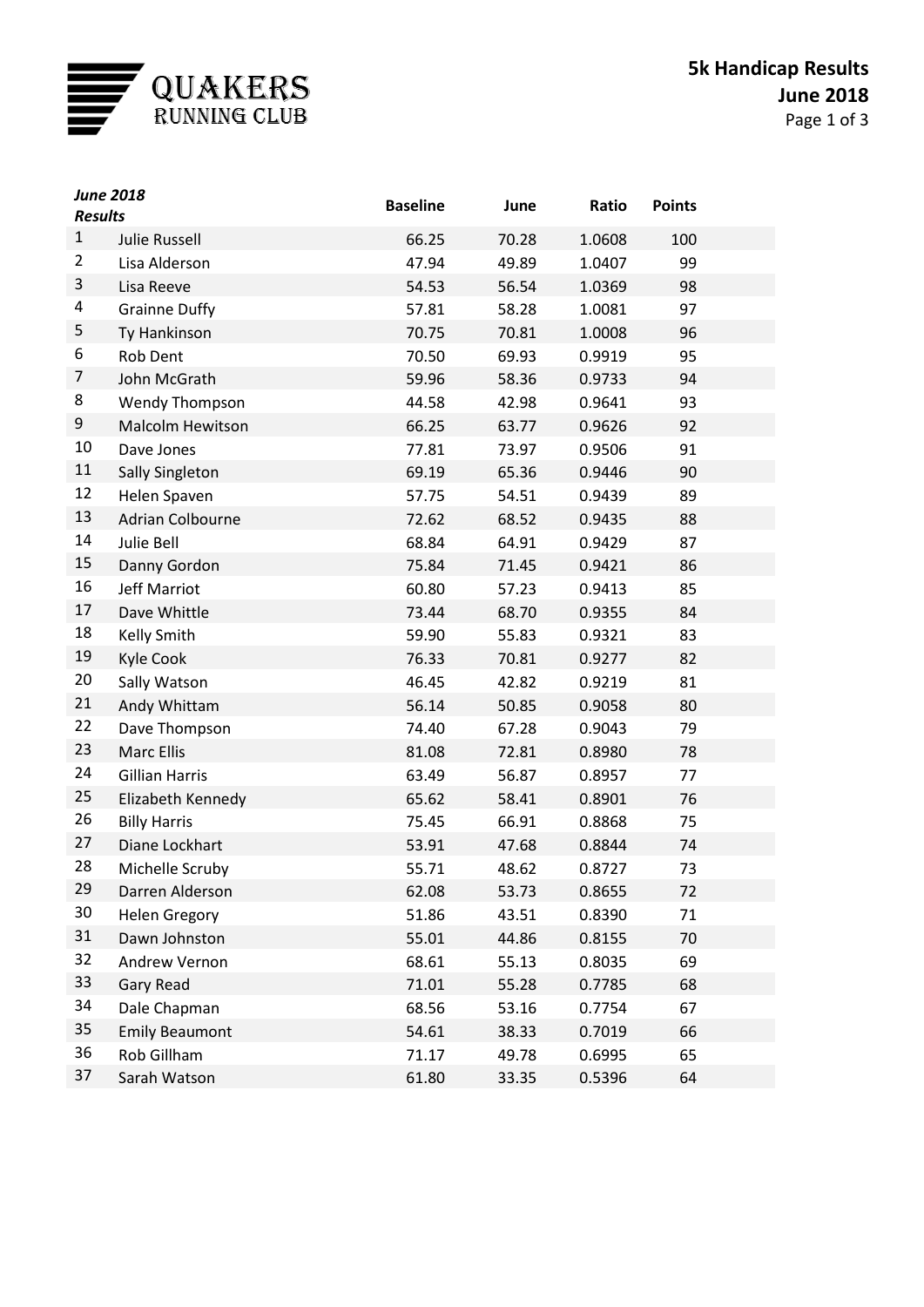

| <b>Results</b> | <b>June 2018 Cumulative Scores</b>       | Jan            | Feb         | Mar         | Apr            | May              | Jun | Total      |
|----------------|------------------------------------------|----------------|-------------|-------------|----------------|------------------|-----|------------|
| 1              | Lisa Reeve                               | 86             | 89          | 76          | 95             | 100              | 98  | 544        |
| 2              | Danny Gordon                             | 85             | 76          | 90          | 82             | 89               | 86  | 508        |
| 3              | <b>Julie Bell</b>                        | 84             | 75          | 91          | 84             | 87               | 87  | 508        |
| 4              | <b>Gillian Harris</b>                    | 80             | 82          | 84          | 76             | 75               | 77  | 474        |
| 5              | Andy Whittam                             | 100            | 97          | 97          | 92             | $\boldsymbol{0}$ | 80  | 466        |
| 6              | Lisa Alderson                            | 88             | 87          | 0           | 93             | 96               | 99  | 463        |
| 7              | <b>Jeff Marriot</b>                      | $\overline{0}$ | 91          | 89          | 89             | 93               | 85  | 447        |
| 8              | Abbie Hull                               | 95             | 96          | 99          | 98             | 0                | 0   | 388        |
| 9              | Elizabeth Kennedy                        | 78             | 68          | 87          | 77             | $\boldsymbol{0}$ | 76  | 386        |
| 10             | <b>Neil Gooding</b>                      | 0              | 94          | 95          | 96             | 95               | 0   | 380        |
| 11             | <b>Helen Clarke</b>                      | 90             | 92          | $\mathbf 0$ | 99             | 98               | 0   | 379        |
| 12             | David Ledgerwood                         | 97             | 83          | 98          | 97             | 0                | 0   | 375        |
| 13             | <b>Adrian Colbourne</b>                  | 99             | 88          | 94          | $\pmb{0}$      | $\boldsymbol{0}$ | 88  | 369        |
| 14             | <b>Rob Dent</b>                          | 0              | 81          | 0           | 94             | 92               | 95  | 362        |
| 15             | <b>Wendy Thompson</b>                    | $\overline{0}$ | 84          | 0           | 79             | 90               | 93  | 346        |
| 16             | Gary Read                                | 70             | 59          | 0           | 67             | 72               | 68  | 336        |
| 17             | John McGrath                             | 96             | $\mathbf 0$ | 0           | 63             | 77               | 94  | 330        |
| 18             | Michael King                             | 0              | 65          | 82          | 88             | 84               | 0   | 319        |
| 19             | <b>Ed Griffiths</b>                      | $\overline{0}$ | 72          | 77          | 86             | 83               | 0   | 318        |
| 20             | Michelle Scruby                          | 79             | 0           | 0           | 78             | 86               | 73  | 316        |
| 21             | Phill Johnston                           | 69             | 80          | 0           | 75             | 81               | 0   | 305        |
| 22             | <b>Julie Russell</b>                     | 0              | 0           | 0           | 100            | 99               | 100 | 299        |
| 23             |                                          | $\overline{0}$ | $\mathbf 0$ | 83          | 68             | 76               | 66  | 293        |
| 24             | <b>Emily Beaumont</b>                    | 73             | 61          | 75          | 80             | 0                | 0   | 289        |
| 25             | Emma Joyeux                              | 77             | 66          | 0           |                | $\pmb{0}$        | 71  |            |
| 26             | <b>Helen Gregory</b>                     |                |             |             | 73             |                  |     | 287        |
| 27             | <b>Adrian Cottam</b>                     | 98             | 95          | 0           | 81             | 0                | 0   | 274        |
| 28             | Dave Jones                               | 94             | 79          | 0           | $\mathbf 0$    | $\pmb{0}$        | 91  | 264        |
| 29             | Sally Watson                             | 83             | 99          | 0           | 0              | 0                | 81  | 263        |
| 30             | Sarah Watson                             | 0              | 57          | 0           | 62             | 74               | 64  | 257        |
| 31             | <b>Grainne Duffy</b><br>Malcolm Hewitson | 0<br>93        | 73<br>0     | 85<br>0     | 0<br>$\pmb{0}$ | 0                | 97  | 255<br>254 |
| 32             |                                          | 0              |             |             | 0              | 69               | 92  |            |
| 33             | Kelly Smith<br>Andrew Vernon             | 0              | 0<br>0      | 88<br>0     |                | 78               | 83  | 249        |
| 34             | Dawn Johnston                            |                |             |             | 85             | 71               | 69  | 225        |
| 35             |                                          | 0<br>0         | 0           | 0           | 69             | 82               | 70  | 221        |
| 36             | Rob Gillham                              |                | 70          | 0           | $\pmb{0}$      | 85               | 65  | 220        |
| 37             | Helen Spaven                             | 0              | 64          | 0           | 61             | 0                | 89  | 214        |
| 38             | Darren Alderson                          | 0              | 69          | 0           | 70             | $\pmb{0}$        | 72  | 211        |
| 39             | Dale Chapman                             | 0              | 60          | 81          | 0              | 0                | 67  | 208        |
| 40             | Lena Rusa                                | 72             | 58          | 76          | $\pmb{0}$      | $\pmb{0}$        | 0   | 206        |
|                | Lee Morris                               | 76             | 63          | 0           | 65             | 0                | 0   | 204        |
| 41             | Rebecca Howard                           | 0              | 90          | 96          | $\pmb{0}$      | $\pmb{0}$        | 0   | 186        |
| 42             | Dave Whittle                             | 0              | 0           | 93          | 0              | 0                | 84  | 177        |
| 43             | Karen Ann Dove                           | 92             | 85          | $\mathsf 0$ | $\pmb{0}$      | $\pmb{0}$        | 0   | 177        |
| 44             | Julie Whinn                              | 0              | 0           | 80          | 0              | 91               | 0   | 171        |